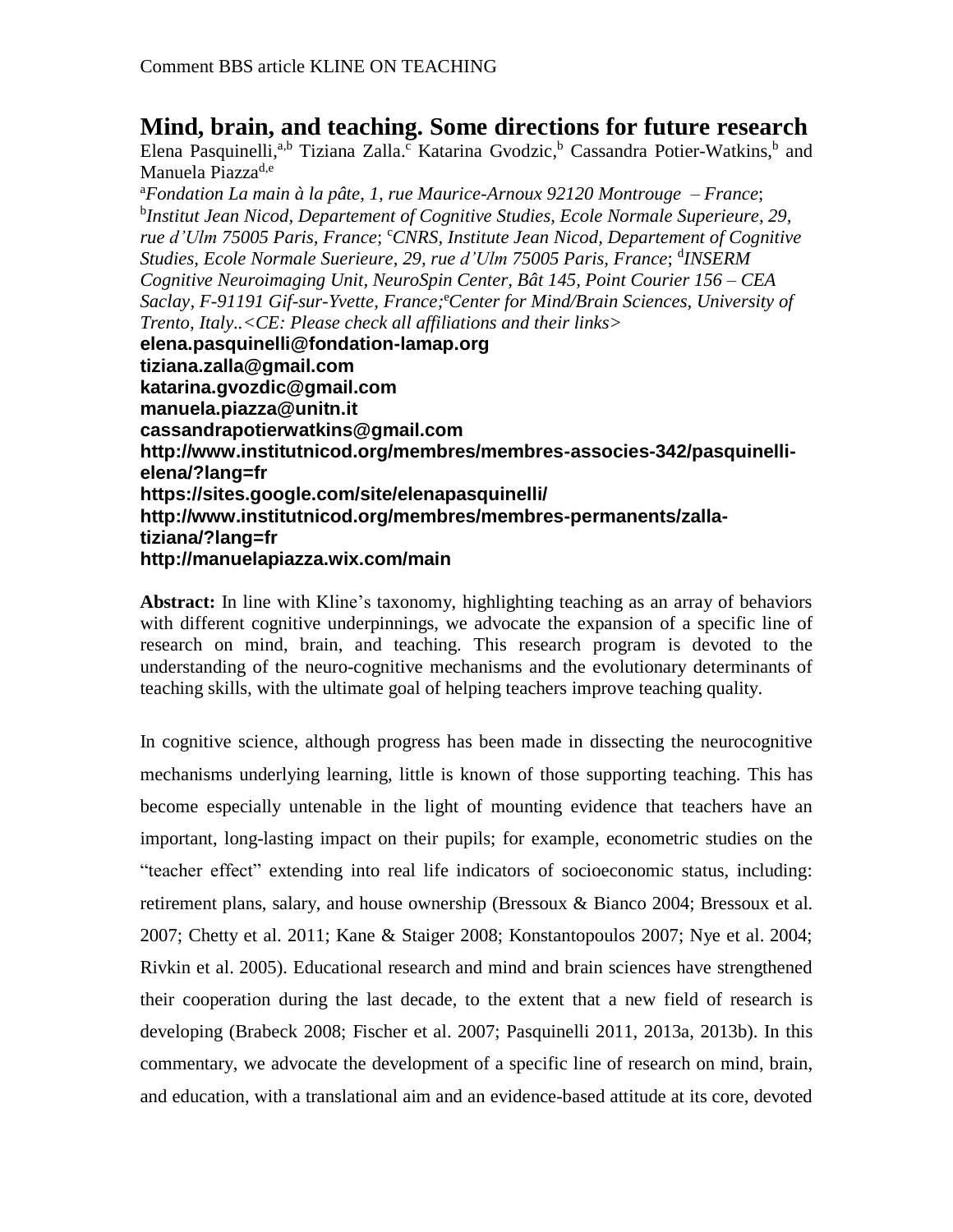to the understanding and betterment of teaching skills (see also: Battro 2010; Rodriguez 2012; Strauss & Ziv 2012).

Kline's framework for going beyond traditional sector honed definition theories to observe teaching practices, across species and across cultures, provides a base from whence we can ask the questions that have historically driven a wedge between nonhuman and human teaching debates:

- 1. whether there is something like a "teaching instinct" in humans (teaching as a natural cognitive ability, as hypothesized in Csibra (2007); Csibra & Gergely (2009); and Strauss (2005), and
- 2. whether and how the teaching instinct relates to or interacts with other cognitive functions (Barnett 1973; Olson & Bruner 1996; Pearson 1989; Premack 1984; Tomasello, Kruger, Ratner 1993).

In order to answer these questions, we believe that a promising approach would be to use the experimental tool kit of cognitive psychology and neuroscience to implement quantitative studies. First, we should develop solid psychometric measures for evaluating teaching abilities, and then run correlational studies (based on interindividual differences), assessing whether the success of professional as well as nonprofessional individuals in complex teaching tasks is related to their skills in the cognitive domains that are classically thought to be relevant for teaching (Theory of Mind, empathy, metacognition, general intelligence). This research should also compare kin versus non-kin use of Kline's taxonomy types in adult–child interactions, and include individuals with atypical development. One interesting population would be that characterized by a nonsevere form of autism, Asperger syndrome: a neurodevelopmental disorder characterized by poor Theory of Mind and cognitive empathy, but with preserved metacognition, affective empathy, and general intelligence (Charman et al. 2011). Studying teaching abilities under different neurocognitive constraints could help refine the role of specific cognitive skills in teaching. Another method used in cognitive psychology to assess the relationship among different cognitive functions is that of training. In order to isolate the cognitive determinants of the "teaching instinct," this research program should, therefore, include training studies aiming at improving either Theory of Mind, empathy, or metacognition, and measuring to what extent a transfer can be observed to teaching skills. Finally,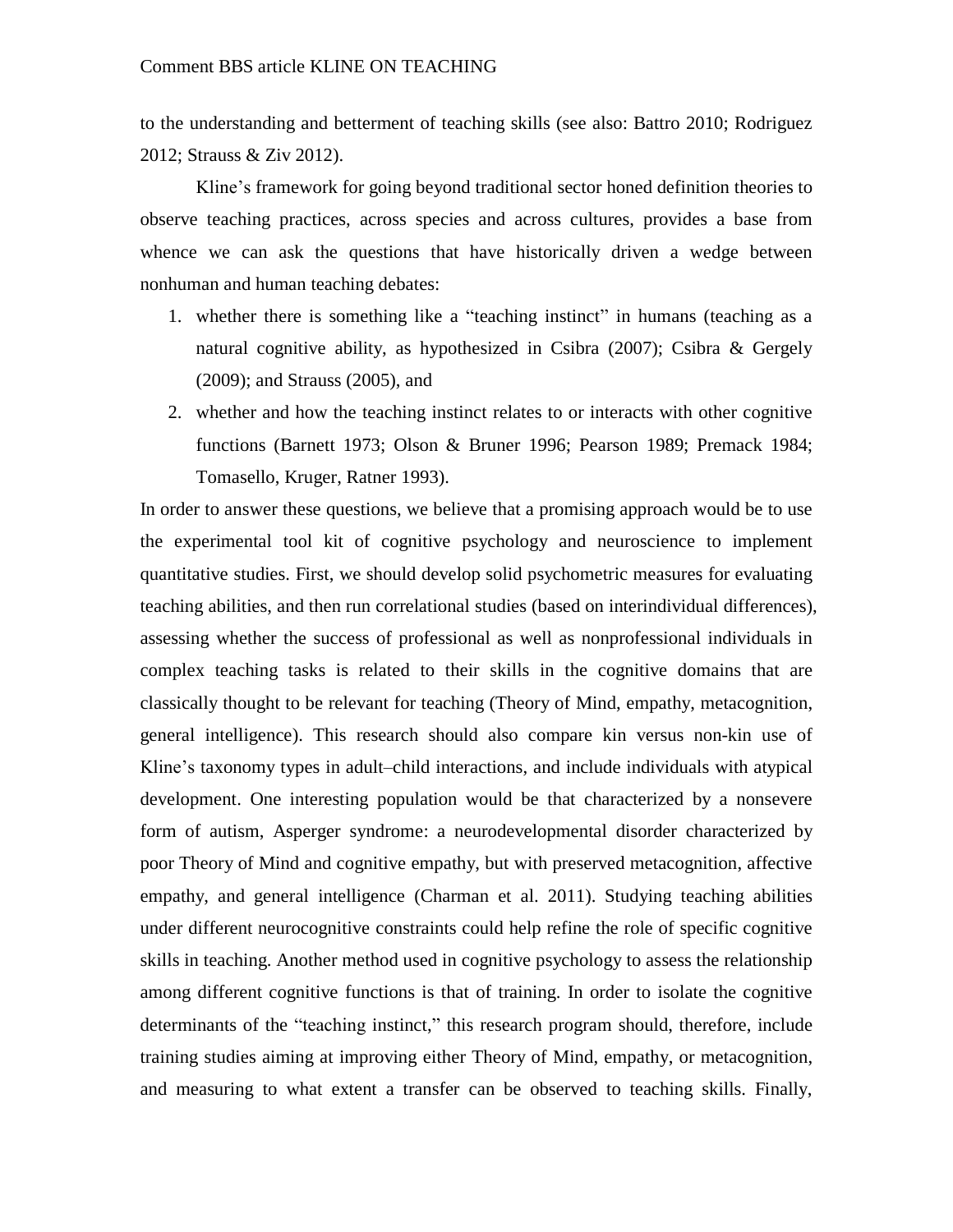## Comment BBS article KLINE ON TEACHING

comparing the data from objective studies with the subjective views of teachers, their folk theories of teaching and learning (Dekker et al. 2012; Olson & Bruner 1966; Pasquinelli 2012; Strauss 2001) and one's own self-assessment, could be key for gaining valuable insights into discrepancies between facts and intuitions about teaching.

It also seems reasonable that research on teaching should broaden its view so as to account for mechanisms that do benefit the teacher as much as the learner, by considering that teaching allows the teacher to gain cognitive advantages, and perhaps also prestige, leadership, and/or social status. Historically, the functional characterization of teaching in animal studies (Caro & Hauser 1992) explicitly excludes behaviors benefiting the teacher. However, as Kline states, "If there are costs of teaching, then there must be some benefit to the teacher, in order for teaching to evolve." Kline suggests that the benefits of teaching are indirect, the pupil being a gene carrier, protector, or mate (see also Fogarty et al. 2011; Hoppitt et al. 2008; Skerry et al. 2013). However, it is our belief that teaching also serves purposes that are advantageous to the teacher himself (beyond indirect gains and kin selection). For example, it has been observed that learning in order to teach (i.e., preparing for teaching) enhances content understanding and retention as compared with studying for pure learning (Bargh  $\&$  Schul 1989), and research on peer teaching suggests that both teacher and learner show benefits (Brown & Palincsar 1989. More research that focuses specifically on the teacher's gains is required.

Furthermore a respected view in evolutionary biology characterizes communication and signaling as serving both altruistic and egoistic aims, namely: influence upon the addressee, that is, manipulation of cospecifics and prey behavior. The view predicts the coevolution of skills for persuading and for resisting persuasion when detrimental (Dawkins & Krebs 1978; Krebs & Dawkins 1984; Fernald, 1992). The prediction seems to be confirmed, in the case of humans, by the observation that persuasion skills coexist with a complex of vigilance mechanisms upon the information given aimed at the information giver (Harris & Corriveau 2011; Sperber et al. 2010). If teaching behavior also proffers advantages to the teacher, a cost-based calculus might not be enough to predict when more complex (and costly) forms of teaching will spontaneously appear. A set of questions then follows.

<NL>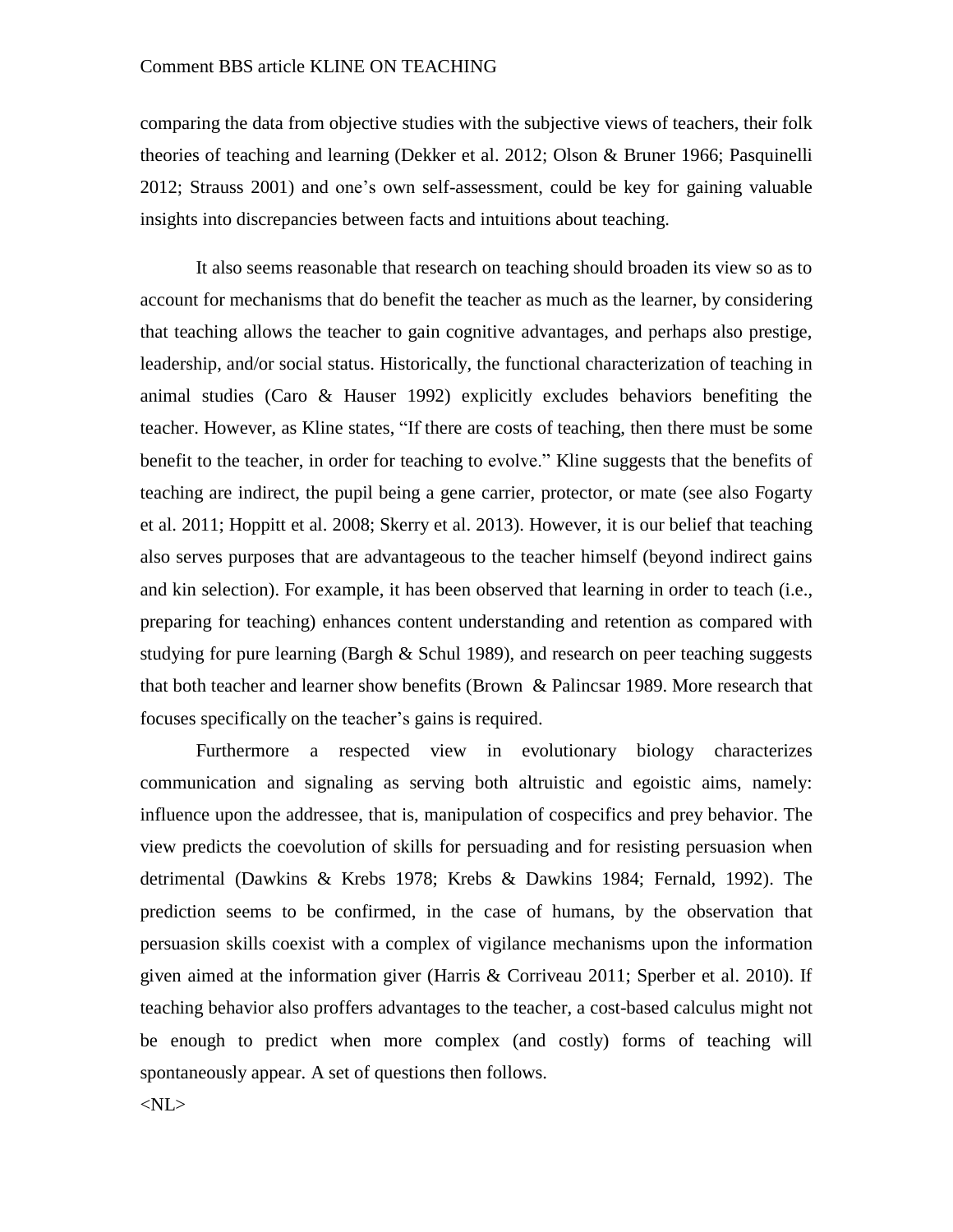- 1. Which are the specificities of the persuasion-related displays that teachers commonly employ, in comparison with salespersons' and leaders' techniques aimed at persuading their audience?
- 2. What is their impact on learning outcomes (understanding, retention)? Are there other measurable effects on the teacher's prestige, status, and position?

Answering these questions, and more generally acquiring a better understanding of the cognitive underpinnings of teaching behaviors, is a necessary condition for explaining, and taking advantage of, the "teacher effect," benefiting education by enhancing the efficacy of professional development (Harris & Sass 2011; Yoon et al. 2007) and for developing strategies and technologies that exploit and supplement "natural" teaching.

## **References**

- Bargh, J. & Schul, Y. (1989) On the cognitive benefits of teaching. *Journal of Educational Psychology* 72(5) :593–604.
- Barnett, S. A. (1973) Homo docens. *Journal of Biosocial Science* 5 :393–403.
- Battro, A. M. (2010) The teaching brain. *Mind, Brain, and Education* 4(1):28–33.
- Brabeck, M. (2008) Why we need "translational" research: Putting clinical findings to work in classrooms. *Education Week* 27(38):36.
- Bressoux, P. & Bianco, M. (2004) Long-term teacher effects on pupils' learning gains. *Oxford Review of Education* 30(3):327–45.
- Bressoux, P., Kramarz, F. & Prost, C. (2008) *Teachers' Training, Class Size and Students' Outcomes: Learning from Administrative Forecasting Mistakes*. IZA.
- Brown, A. L. & Palincsar, A. S. (1989) Guided, cooperative learning and individual knowledge acquisition. In: L. B. Resnick (Ed.) *Knowing, Learning, and Instruction: Essays in Honor of Robert Glaser*, ch. 13, pp. 393–451. Hillsdale, NJ: Lawrence Erlbaum Associates.
- Caro, T.M. & Hauser, M.D. (1992) Is there teaching in nonhuman animals? *Quarterly Review of Biolog*y 67 :151–74.
- Charman, T., Jones, C. R., Pickles, A., Simonoff, E., Baird, G. & Happé, F. (2011) Defining the cognitive phenotype of autism. *Brain Research* 22(1380):10–21.
- Chetty, R., Friedman, J. & Rockof, J. (2011) The long-term impacts of teachers : teacher value-added and student outcomes in adulthood. *NBER Working Paper Series. National Bureau of Economic Research.*
- Csibra, G. (2007) Teachers in the wild. *Trends in Cognitive Sciences* 11:95–6.
- Csibra G. & Gergely G. (2009) Natural pedagogy. *Trends in Cognitive Sciences* 13(4):148–53.
- Dawkins, R. & Krebs, J. R. (1978) Animal signals: Information or manipulation. In: *Behavioural ecology: An evolutionary approach*, pp. 282–309 Blackwell Scientific Publications.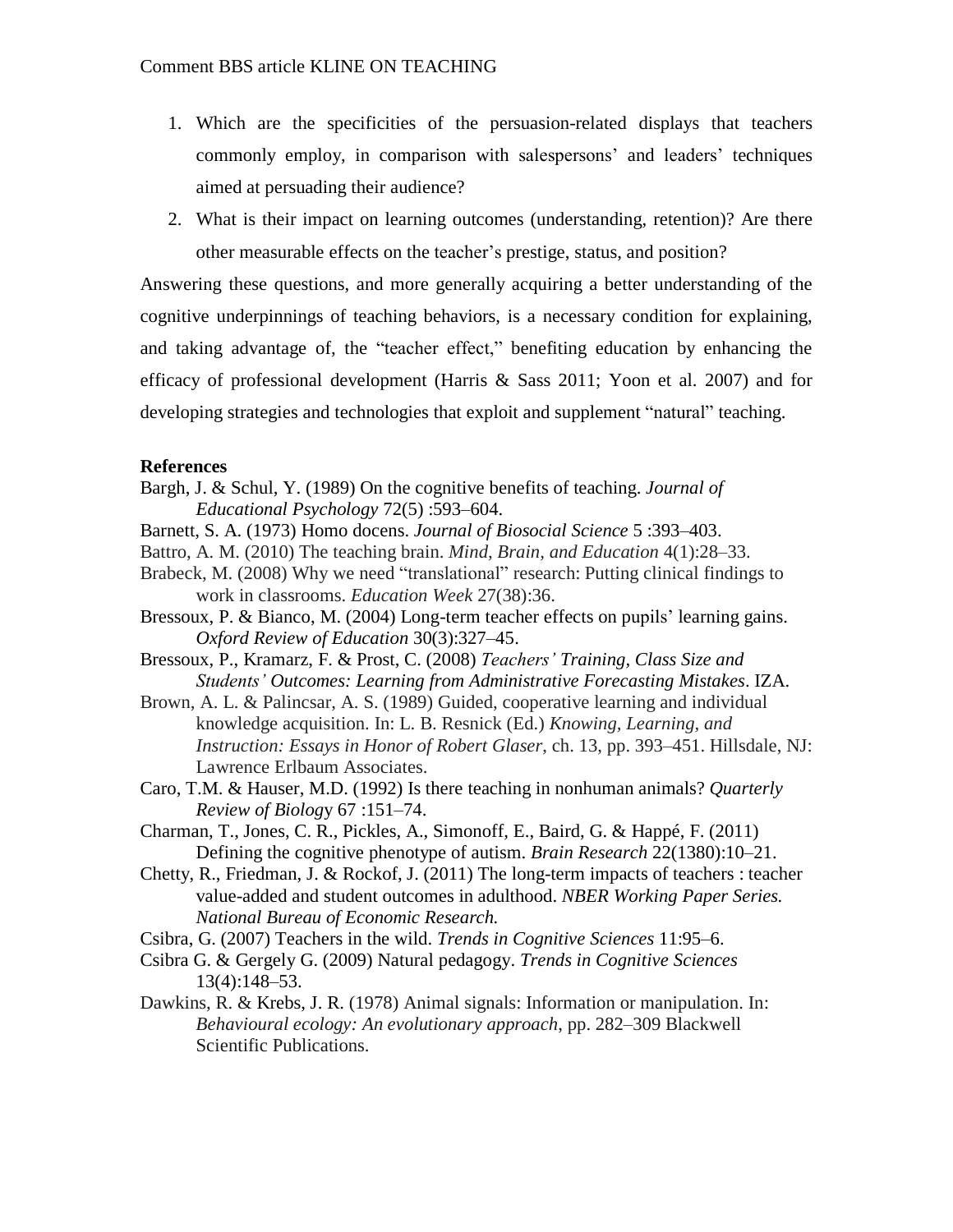- Dekker, S., Lee, N., Howard-Jones, P. & Jolles, J. (2012) Neuromyths in education: Prevalence and predictors of misconceptions among teachers. *Frontiers in Psychology*, 3(429). Doi: 10.3389/fpsyg.2012.00429
- Fernald, A. (1992) Human maternal vocalizations to infants as biologically relevant signals: An evolutionary perspective. In: *The adapted mind*, ed. J. H. Barkow, L. Cosmides &J. Tooby. Oxford University Press.
- Fischer, K., Daniel, D. B., Immordino-Yang, M. E., Stern, E., Battro, A. & Koizumi, H. (2007) Why mind, bran, and education? Why now? *Mind, Brain, and Education*  $1(1):1-2.$
- Fogarty, L., Strimling, P. & Laland, K. N. (2011) The evolution of teaching. *Evolution* 65(10):2760–70.
- Harris, D. N. & Sass T. R. (2011) Teacher training, teacher quality and student achievement. *Journal of Public Economics* 95(7–8):798–812.
- Harris, P. & Corriveau, K. (2011) Young children's selective trust in informants. *Proceedings of the Royal Society B* 366 :1179–90.
- Hoppitt, W. et al. (2008) Lessons from animal teaching. *Trends in Ecology & Evolution* 3:(29):486–93.
- Kane, T.J. & Staiger, D.O. (2008) Estimating teacher impacts on student achievement : An experimental evaluation. *NBER*.
- Konstantopoulos, S. (2007) *How Long Do Teacher Effects Persist?* Discussion Paper Series. IZA.
- Krebs, J. R. & Dawkins, R. (1984) Animal signals: Mind reading and manipulation. In: *Behavioural ecology*, ed. J. R. Krebs & N. B. Davies, pp. 380–402. Sinauer.
- Nye, B., Hedges, L.V. & Konstantopoulos, S. (2004) How large are teacher effects. *Educational Evaluation and Policy Analysis* 26(3):237–57.
- Olson, D. R. & Bruner, J. S. (1996) Folk psychology and folk pedagogy. In: *Handbook of education and human development: New models of learning, teaching and schooling*, ed. D. R. Olson & N. Torrance, pp. 9–27. Blackwell.
- Pasquinelli, E. (2011) Knowledge- and evidence-based education: Reasons, trends, contents. *Mind, Brain, and Education* 5(4):186–95. (2012) Neuromyths: Why do they exist and persist? *Mind, Brain, and Education* 6(2):89–96.
	- (2013a) Education needs science. Is medicine a suitable source of inspiration? In: *Capacity building and development: Perspectives, opportunities and challenges*, ed. Jean B. Laewen. Nova Science Publishers.

(2013b) Slippery slopes. Some considerations for favoring a good marriage between education and the science of the mind–brain–behavior, and forestalling the risks. *Trends in Neuroscience and Education* 111–21.

Pearson, A. (1989) *The teacher: Theory and practice in teacher education*. Routledge.

- Premack, D. (1984) Pedagogy and aesthetics as sources of culture. In: *Handbook of cognitive neuroscience*, ed. M. S. Gazzaniga, pp. 15–35. Plenum Press.
- Rivkin, S., Hanushek, E. & Kain, J. (2005) Teachers, schools and academic achievement. *Econometrica* 73(2):417–58.
- Rodriguez V. (2012) The teaching brain and the end of the empty vessel. *Mind, Brain, and Education* 6(4):177–85.